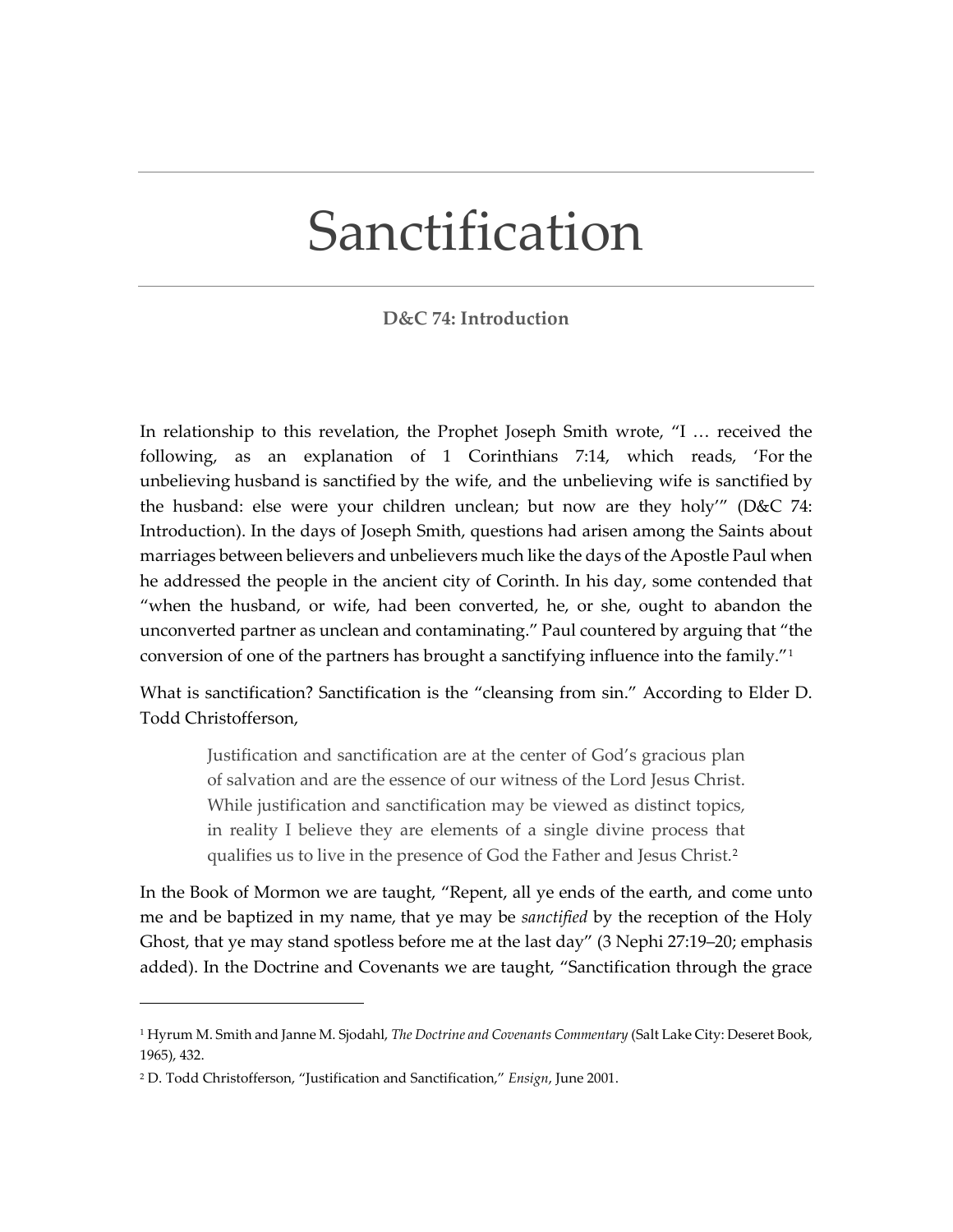of our Lord and Savior Jesus Christ is just and true, to all those who love and serve God with all their might, mind, and strength" (D&C [20:30–31\)](https://www.churchofjesuschrist.org/study/scriptures/dc-testament/dc/20.30-31?lang=eng#p30).

Elder Jeffrey R. Hollard in his October 2000 general conference address said, "The call in every age—and especially our age—is Joshua's call: 'Sanctify yourselves: for to morrow the Lord will do wonders among you'"[3](#page-1-0) (Joshua 3:5). He then told a story about

how unexpectedly those tomorrows can come and in some cases how little time you may have to make hasty, belated preparation.

On the afternoon of Wednesday, September 30, 1998, … a Little League football team in Inkom, Idaho, was out on the field for its midweek practice. They had completed their warm-ups and were starting to run a few plays from scrimmage. Dark clouds were gathering, as they sometimes do in the fall, and it began to rain lightly, but that was of no concern to a group of boys who loved playing football.

Suddenly, seemingly out of nowhere, an absolutely deafening crack of thunder split the air, inseparable from the flash of lightning that illuminated, literally electrified, the entire scene.

At that very moment a young friend of mine, A. J. Edwards, then a deacon in the Portneuf Ward of the McCammon Idaho Stake, was ready for the ball on a handoff that was sure to be a touchdown in this little intersquad bit of horseplay. But the lightning that had illuminated earth and sky struck A. J. Edwards from the crown of his football helmet to the soles of his shoes. … A. J. Edwards lay motionless on the field.

Brother David Johnson of the Rapid Creek Ward, McCammon Idaho Stake, rushed to the player's side. He shouted to coach and fellow ward member Rex Shaffer, "I can't get a pulse. He's in cardiac arrest." These two men, rather miraculously both trained emergency medical technicians, started a life-against-death effort in CPR. … The young defensive coach of the team, 18-year-old Bryce Reynolds, a member of the Mountain View Ward, McCammon Idaho Stake … watched Brother Johnson and Brother Shaffer urgently applying CPR. He had an impression [to give him a priesthood blessing]. …

<span id="page-1-0"></span><sup>3</sup> Jeffrey R. Holland, "Sanctify Yourselves," *Ensign*, November 2000.